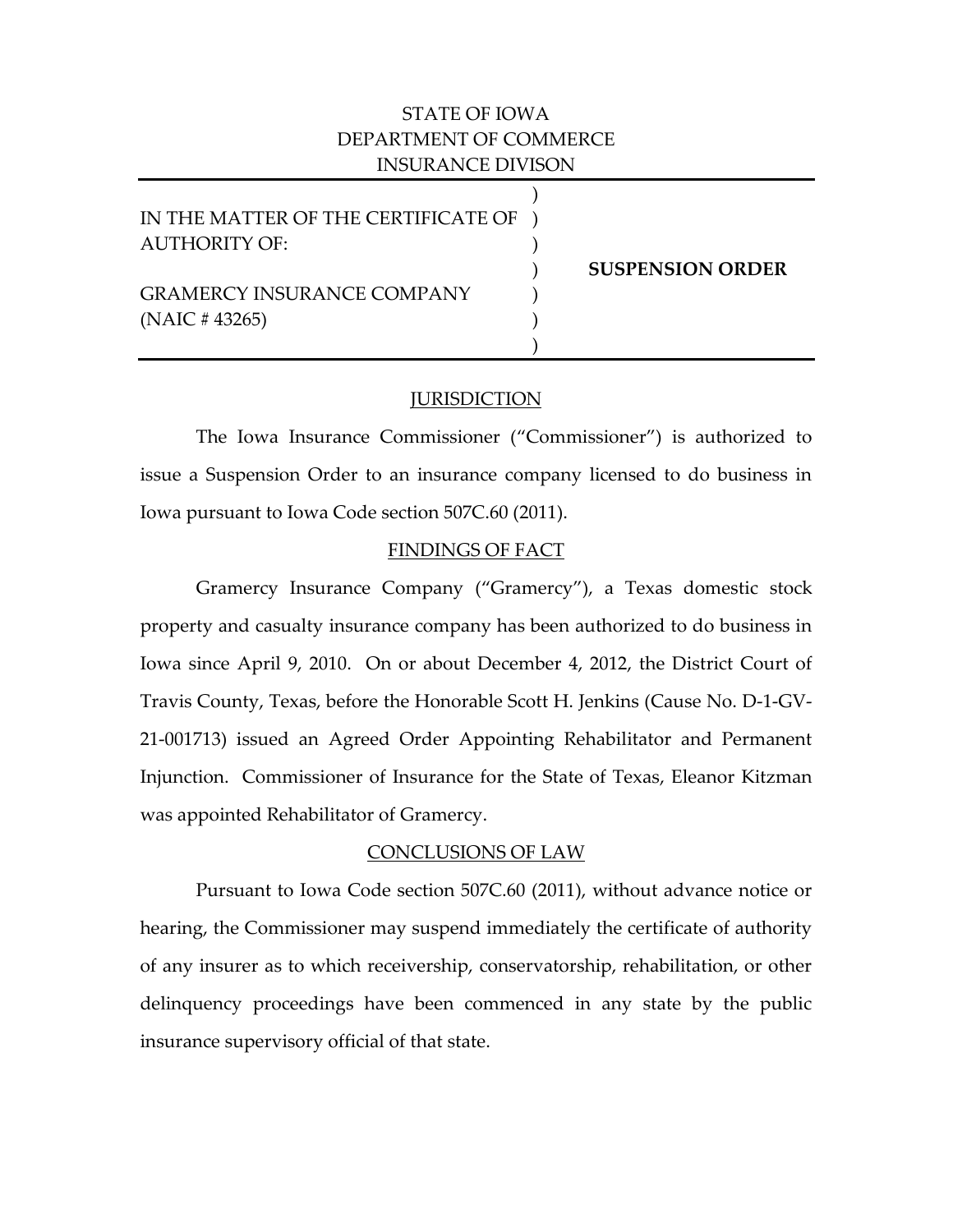### ORDER

Pursuant to Iowa Code section 507C.60 (2011), the Iowa certificate of authority issued to Gramercy is suspended. The period of suspension shall be continuous from the date of this order until terminated by further written order of the Commissioner.

During the period of suspension, Gramercy shall not solicit or issue new policies of insurance or assume any Iowa risk. Gramercy shall file its annual financial statement and pay any fees and taxes required to be paid. Gramercy may service any existing policies of insurance issued to persons residing in Iowa.

#### NOTICE

Pursuant to Iowa Code, chapter 17A (2011), Gramercy may request a hearing relating to this Order. If Gramercy wants a hearing, it must deliver or mail a written request for a hearing to the Commissioner addressed to: Iowa Insurance Division, Attn: Matthew Hargrafen, 330 Maple Street, Des Moines, Iowa 50319. The written request must be received by the Commissioner within 30 days after the issuance date of this Order.

Upon receipt of a timely request for hearing, Gramercy will be notified of the date, time and location of the hearing.

In the event that Gramercy chooses not to appeal this final agency action, Gramercy is waiving the right of confrontation and cross-examination of witnesses, production of evidence, and of judicial review.

Dated this 18<sup>th</sup> day of January, 2013.

### IOWA INSURANCE DIVISION

 $\frac{|s|}{s}$ JAMES N. ARMSTRONG Deputy Commissioner of Insurance